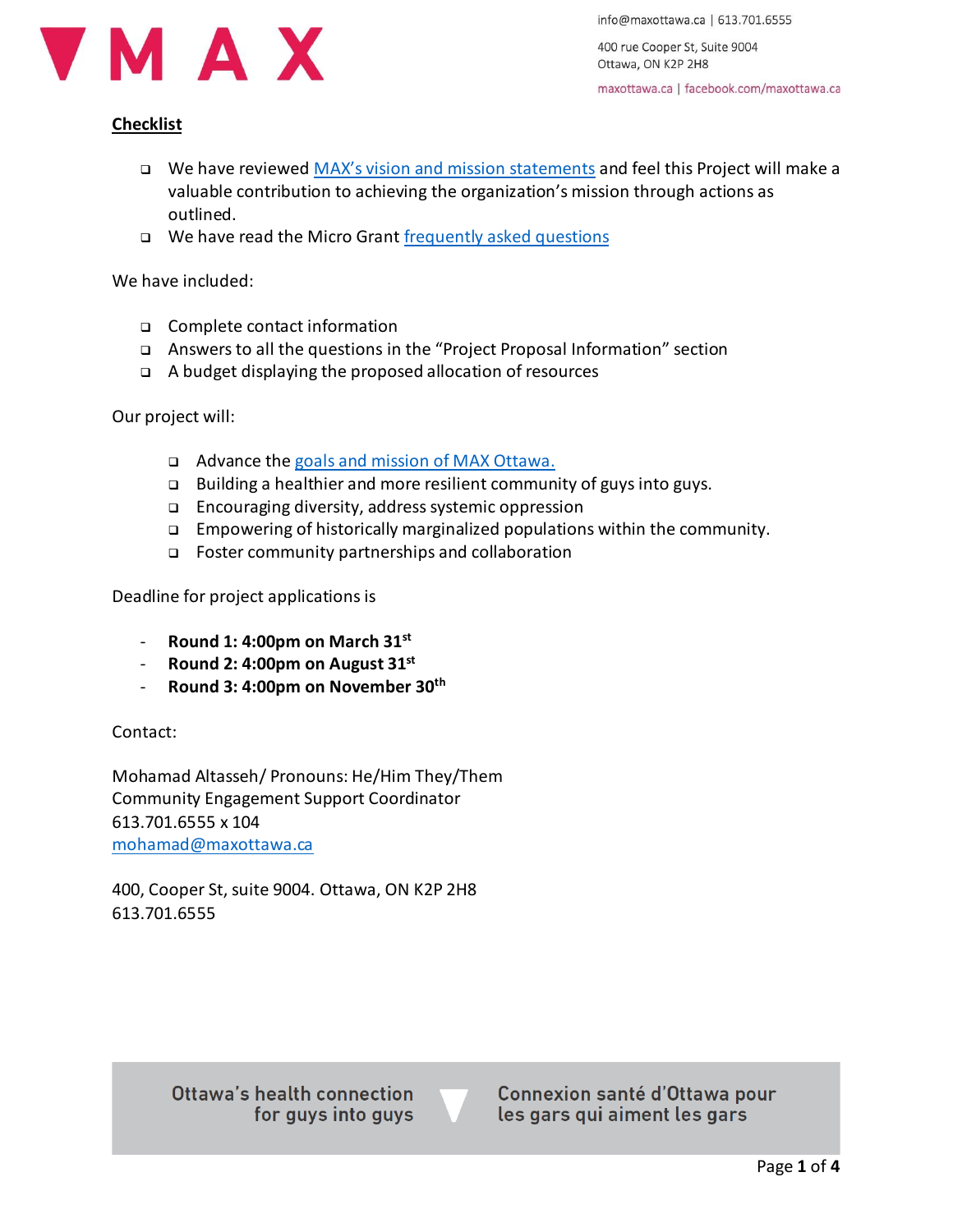

info@maxottawa.ca | 613.701.6555

400 rue Cooper St, Suite 9004 Ottawa, ON K2P 2H8

maxottawa.ca | facebook.com/maxottawa.ca

## **Project title:**

Name of applicant(s):

Pronoun(s) of applicant(s):

# **Contact information for project lead<sup>1</sup>**

Project lead or contact person (from above list):

Phone number: Email: Complete Mailing Address:

<sup>1</sup> We ask for an appointed "project lead" to facilitate communication between MAX Ottawa staff and people involved in projects.

Ottawa's health connection for guys into guys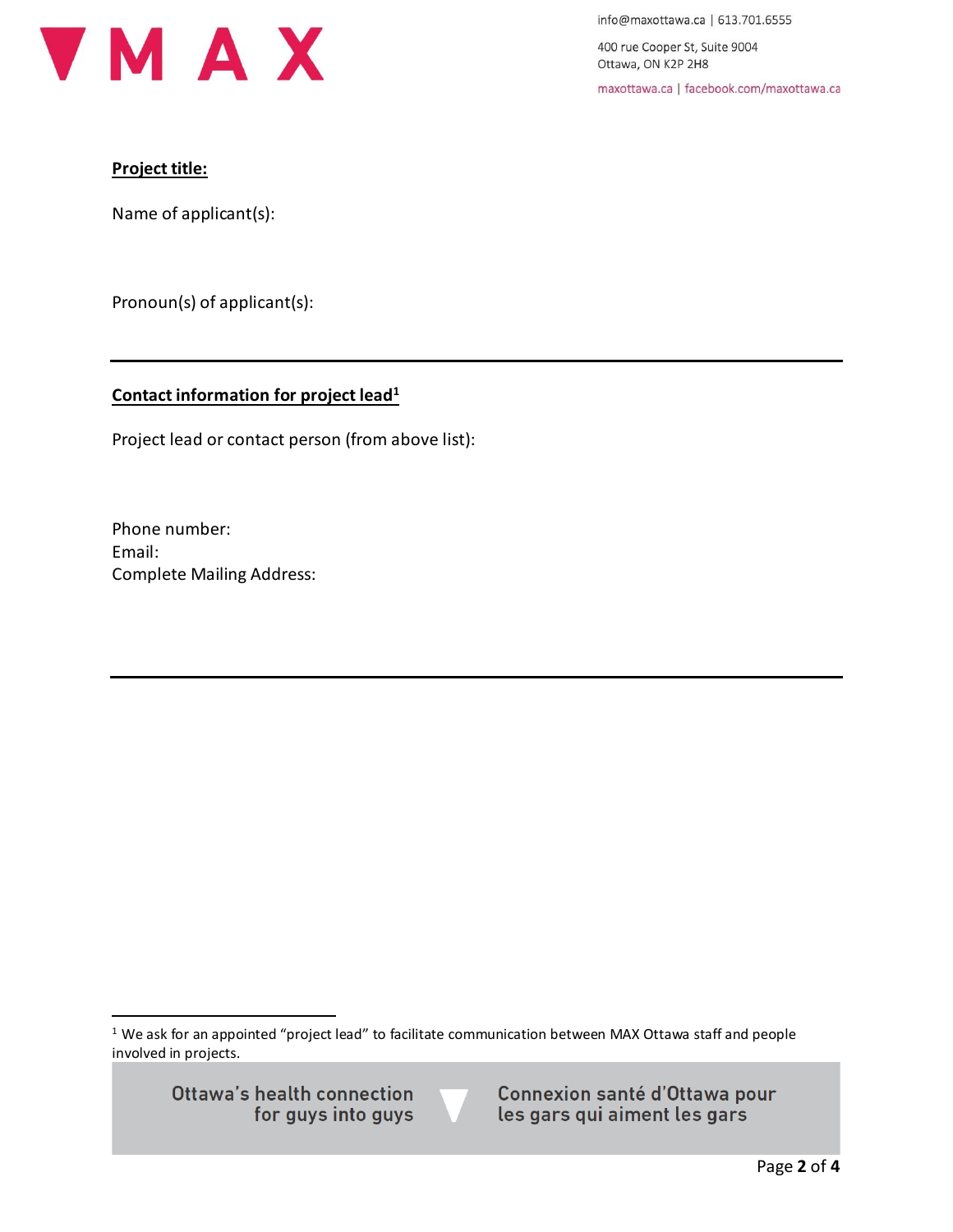

info@maxottawa.ca | 613.701.6555

400 rue Cooper St, Suite 9004 Ottawa, ON K2P 2H8

maxottawa.ca | facebook.com/maxottawa.ca

#### **Project Proposal Information**

- **1. What is your project about? What the unique features of your project (5 sentences)**
- **2.** Who are the intended participants?  $(1 2$  sentences)
- **3. What motivated you to initiate and led this project? This can include lived experience, volunteering, work experience, activism, and other types of knowledge. (3-4 sentences)**
- **4. How does your project contribute to either or all of the following goals:**
- **Building a healthier and more resilient community of guys into guys. (1 – 2 sentences)**
- **Encouraging diversity, address systemic oppression. (1 – 2 sentences)**
- **Empowering of historically marginalized populations within the community. (1 – 2 sentences)**
- **5. Provide an approximate timeline of your project. What are the major steps? What are the key dates (start dates and completion dates)? Who are the persons-in-charge for each? You may include other important highlights in the notes column. If your project has specific deadlines or time-related restrictions, please specify also in the notes.**

| <b>Major Steps</b> | <b>Key Dates</b> | Person-in-Charge | <b>Estimated hours/ Notes</b> |
|--------------------|------------------|------------------|-------------------------------|
|                    |                  |                  |                               |
|                    |                  |                  |                               |
|                    |                  |                  |                               |
|                    |                  |                  |                               |

Ottawa's health connection for guys into guys